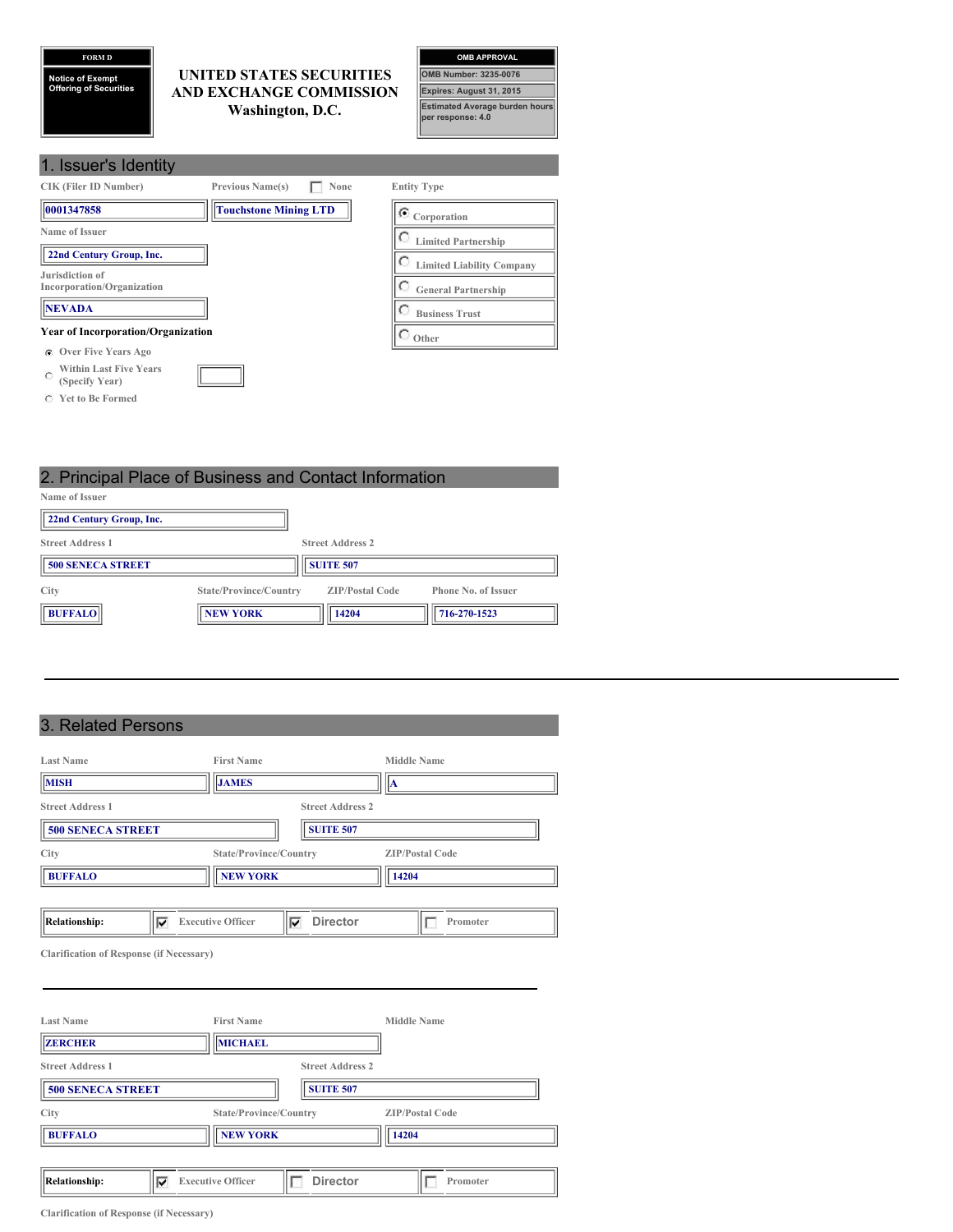|                                                 |                                    | <b>First Name</b>        |                         | <b>Middle Name</b>       |  |
|-------------------------------------------------|------------------------------------|--------------------------|-------------------------|--------------------------|--|
| <b>FITZGERALD</b>                               | <b>Last Name</b><br><b>RICHARD</b> |                          |                         |                          |  |
| <b>Street Address 1</b>                         | <b>Street Address 2</b>            |                          |                         |                          |  |
| <b>500 SENECA STREET</b>                        |                                    |                          | <b>SUITE 507</b>        |                          |  |
| City                                            |                                    | State/Province/Country   |                         | <b>ZIP/Postal Code</b>   |  |
| <b>BUFFALO</b>                                  |                                    | <b>NEW YORK</b>          |                         | 14204                    |  |
|                                                 |                                    |                          |                         |                          |  |
| <b>Relationship:</b>                            | ⊽                                  | <b>Executive Officer</b> | <b>Director</b><br>г    | Promoter<br>г            |  |
| <b>Clarification of Response (if Necessary)</b> |                                    |                          |                         |                          |  |
| <b>Last Name</b>                                |                                    | <b>First Name</b>        |                         | <b>Middle Name</b>       |  |
| FRANZINO                                        |                                    | <b>JOHN</b>              |                         |                          |  |
| <b>Street Address 1</b>                         |                                    |                          | <b>Street Address 2</b> |                          |  |
| <b>500 SENECA STREET</b>                        |                                    |                          | <b>SUITE 507</b>        |                          |  |
| City                                            |                                    | State/Province/Country   |                         | <b>ZIP/Postal Code</b>   |  |
| <b>BUFFALO</b>                                  |                                    | <b>NEW YORK</b>          |                         | 14204                    |  |
|                                                 |                                    |                          |                         |                          |  |
| <b>Relationship:</b>                            | ⊽                                  | <b>Executive Officer</b> | <b>Director</b><br>г    | Promoter<br>$\mathbf{L}$ |  |
|                                                 |                                    |                          |                         |                          |  |
| <b>Last Name</b><br><b>PRZYBYLA</b>             |                                    | <b>First Name</b>        |                         | <b>Middle Name</b>       |  |
|                                                 |                                    | <b>STEVEN</b>            |                         |                          |  |
| <b>Street Address 1</b>                         |                                    |                          | <b>Street Address 2</b> |                          |  |
|                                                 |                                    |                          |                         |                          |  |
| <b>500 SENECA STREET</b>                        |                                    |                          | <b>SUITE 507</b>        |                          |  |
| City                                            |                                    | State/Province/Country   |                         | <b>ZIP/Postal Code</b>   |  |
| <b>BUFFALO</b>                                  |                                    | <b>NEW YORK</b>          |                         | 14204                    |  |
| $\overline{ }$<br><b>Relationship:</b>          | ⊽                                  | <b>Executive Officer</b> | <b>Director</b>         | Promoter<br>Е            |  |
| <b>Clarification of Response (if Necessary)</b> |                                    |                          |                         |                          |  |
| <b>Last Name</b>                                |                                    | <b>First Name</b>        |                         | <b>Middle Name</b>       |  |
| <b>SULLIVAN</b>                                 |                                    | <b>NORA</b>              |                         | B.                       |  |
| <b>Street Address 1</b>                         |                                    |                          | <b>Street Address 2</b> |                          |  |
| <b>500 SENECA STREET</b>                        |                                    |                          | <b>SUITE 507</b>        |                          |  |
| City                                            |                                    | State/Province/Country   |                         | <b>ZIP/Postal Code</b>   |  |
| <b>BUFFALO</b>                                  |                                    | <b>NEW YORK</b>          |                         | 14204                    |  |
|                                                 |                                    |                          |                         |                          |  |
| <b>Relationship:</b>                            | Г                                  | <b>Executive Officer</b> | ⊽<br><b>Director</b>    | г<br>Promoter            |  |
| <b>Clarification of Response (if Necessary)</b> |                                    |                          |                         |                          |  |
| <b>Last Name</b>                                |                                    | <b>First Name</b>        |                         | <b>Middle Name</b>       |  |

**Street Address 1 Street Address 2**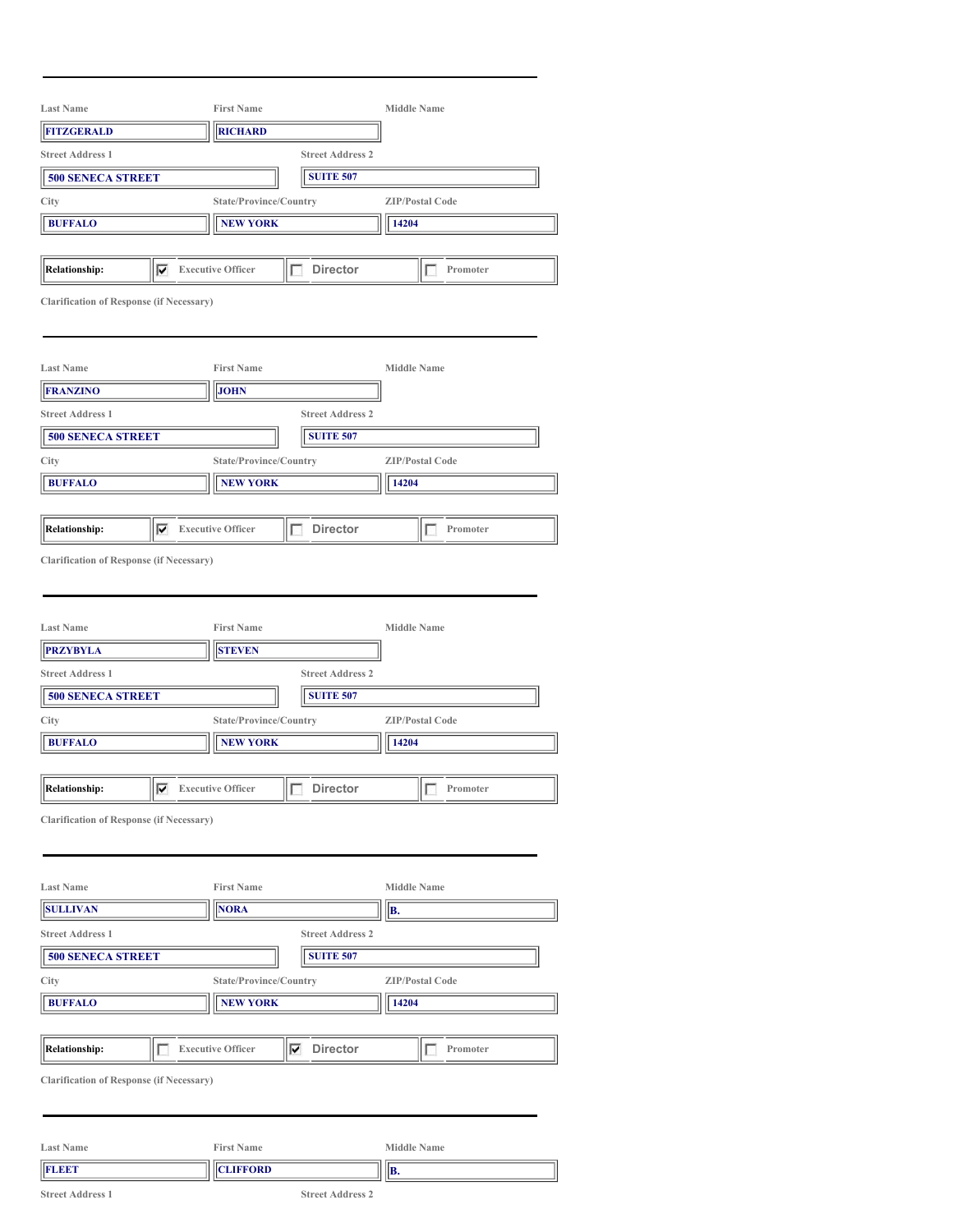| <b>500 SENECA STREET</b>                        |   |                          | <b>SUITE 507</b>        |                        |
|-------------------------------------------------|---|--------------------------|-------------------------|------------------------|
| City                                            |   | State/Province/Country   |                         | <b>ZIP/Postal Code</b> |
| <b>BUFFALO</b>                                  |   | <b>NEW YORK</b>          |                         | 14204                  |
|                                                 |   |                          |                         |                        |
| <b>Relationship:</b>                            | г | <b>Executive Officer</b> | <b>Director</b><br>⊽    | Promoter               |
| <b>Clarification of Response (if Necessary)</b> |   |                          |                         |                        |
| <b>Last Name</b>                                |   | <b>First Name</b>        |                         | <b>Middle Name</b>     |
| <b>KOGANOV</b>                                  |   | <b>MICHAEL</b>           |                         |                        |
| <b>Street Address 1</b>                         |   |                          | <b>Street Address 2</b> |                        |
| <b>500 SENECA STREET</b>                        |   |                          | <b>SUITE 507</b>        |                        |
| City                                            |   | State/Province/Country   |                         | <b>ZIP/Postal Code</b> |
| <b>BUFFALO</b>                                  |   | <b>NEW YORK</b>          |                         | 14204                  |
|                                                 |   |                          |                         |                        |
| <b>Relationship:</b>                            |   | <b>Executive Officer</b> | <b>Director</b><br>⊽    | Promoter               |
|                                                 |   |                          |                         |                        |
| <b>Clarification of Response (if Necessary)</b> |   |                          |                         |                        |
| <b>Last Name</b>                                |   | <b>First Name</b>        |                         | <b>Middle Name</b>     |
| <b>JOHNSON</b>                                  |   | <b>ANTHONY</b>           |                         |                        |
| <b>Street Address 1</b>                         |   |                          | <b>Street Address 2</b> |                        |
| <b>500 SENECA STREET</b>                        |   |                          | <b>SUITE 507</b>        |                        |
| City                                            |   | State/Province/Country   |                         | <b>ZIP/Postal Code</b> |
| <b>BUFFALO</b>                                  |   | <b>NEW YORK</b>          |                         | 14204                  |
| <b>Relationship:</b>                            | п | <b>Executive Officer</b> | ⊽<br><b>Director</b>    | Promoter               |
| <b>Clarification of Response (if Necessary)</b> |   |                          |                         |                        |
| <b>Last Name</b>                                |   | <b>First Name</b>        |                         | <b>Middle Name</b>     |
| <b>O'BRIEN</b>                                  |   | <b>ROGER</b>             |                         | D.                     |
| <b>Street Address 1</b>                         |   |                          | <b>Street Address 2</b> |                        |
| <b>500 SENECA STREET</b>                        |   |                          | <b>SUITE 507</b>        |                        |
| City                                            |   | State/Province/Country   |                         | <b>ZIP/Postal Code</b> |
| <b>BUFFALO</b>                                  |   | <b>NEW YORK</b>          |                         | 14204                  |
| Relationship:                                   | г | <b>Executive Officer</b> | $\nabla$ Director       | Promoter               |
| <b>Clarification of Response (if Necessary)</b> |   |                          |                         |                        |
| <b>Last Name</b>                                |   | <b>First Name</b>        |                         | <b>Middle Name</b>     |
| <b>SANDERS</b>                                  |   | <b>RICHARD</b>           |                         | M.                     |
| <b>Street Address 1</b>                         |   |                          | <b>Street Address 2</b> |                        |
| <b>500 SENECA STREET</b>                        |   |                          | <b>SUITE 507</b>        |                        |
| City                                            |   | State/Province/Country   |                         | <b>ZIP/Postal Code</b> |
| <b>BUFFALO</b>                                  |   | <b>NEW YORK</b>          |                         | 14204                  |
|                                                 |   |                          |                         |                        |
|                                                 |   |                          |                         |                        |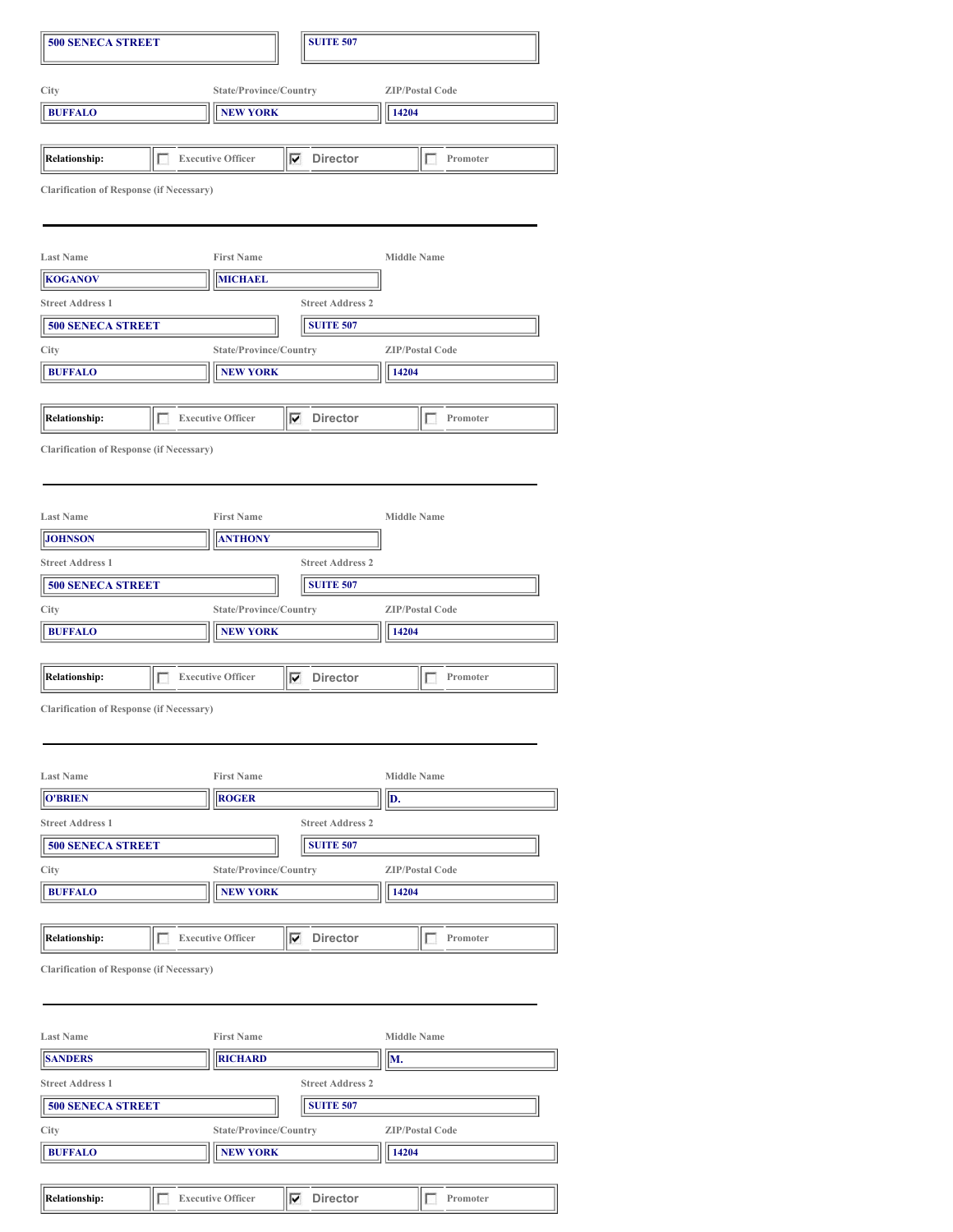### 4. Industry Group

# **Agriculture**

- **Banking & Financial Services**
- **Commercial Banking**
- **Insurance**
- **Investing**
- **Investment Banking**
- **Pooled Investment Fund**
- **Other Banking & Financial Services**

# **Business Services**

### **Energy**

- **Coal Mining**
- **Electric Utilities**
- **Energy Conservation**
- **Environmental Services**
- **Oil & Gas**
- **Other Energy**

### 5. Issuer Size

- $\circ$
- $\circ$
- $\circ$
- $\circ$
- $\circ$
- $\circ$
- $\mathbf G$
- $\circ$

### **Health Care Biotechnology**

**Pharmaceuticals Other Health Care**

**Manufacturing Real Estate Commercial Construction REITS & Finance Residential Other Real Estate**

- **Health Insurance Restaurants**
- **Hospitals & Physicians Technology**
	- **Computers**

**Retailing**

- **Telecommunications**
- **Other Technology**

### **Travel**

- **Airlines & Airports**
- **Lodging & Conventions**
- **Tourism & Travel Services**
- **Other Travel**
- **Other**

### **Revenue Range Aggregate Net Asset Value Range**

- **No Revenues No Aggregate Net Asset Value**
- **\$1 - \$1,000,000 \$1 - \$5,000,000**
- **\$1,000,001 - \$5,000,000 \$5,000,000 \$5,000,001 \$25,000,000**
- **\$5,000,001 - \$25,000,000 \$25,000,001 \$25,000,000 \$25,000,000**
- **\$25,000,001 - \$100,000,000 \$50,000,001 - \$100,000,000**
- **Over \$100,000,000 Over \$100,000,000**
- **Decline to Disclose Decline to Disclose**
- **Not Applicable C Not Applicable**

| 6. Federal Exemption(s) and Exclusion(s) Claimed (select all that<br>apply) |                                |  |  |  |  |  |
|-----------------------------------------------------------------------------|--------------------------------|--|--|--|--|--|
| Rule 504(b)(1) (not (i), (ii)<br> or (iii)                                  | <b>Rule 505</b>                |  |  |  |  |  |
| Rule 504 (b) $(1)(i)$                                                       | $\nabla$ Rule 506(b)           |  |  |  |  |  |
| Rule $504$ (b)(1)(ii)                                                       | Rule $506(c)$                  |  |  |  |  |  |
| Rule 504 (b)(1)(iii)                                                        | Securities Act Section 4(a)(5) |  |  |  |  |  |
| <b>Investment Company Act Section 3(c)</b>                                  |                                |  |  |  |  |  |



8. Duration of Offering

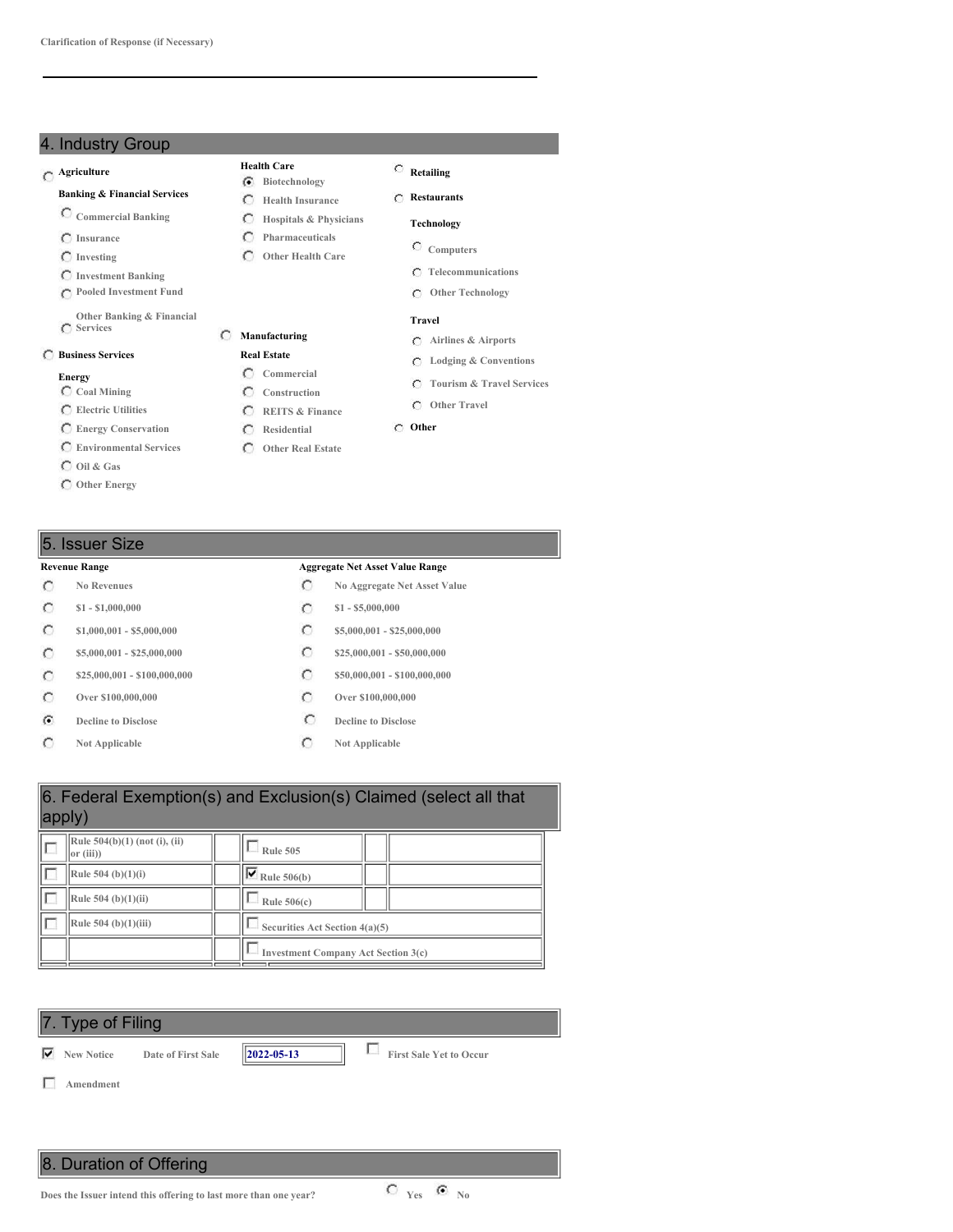|                                                                                                                    | 9. Type(s) of Securities Offered (select all that apply)                  |
|--------------------------------------------------------------------------------------------------------------------|---------------------------------------------------------------------------|
| <b>Pooled Investment Fund</b><br><b>Interests</b>                                                                  | $\overline{\blacktriangledown}$ Equity                                    |
| <b>Tenant-in-Common Securities</b>                                                                                 | Debt<br>г                                                                 |
| <b>Mineral Property Securities</b>                                                                                 | Option, Warrant or Other Right to<br>г<br><b>Acquire Another Security</b> |
| Security to be Acquired Upon<br><b>Exercise of Option, Warrant or</b><br><b>Other Right to Acquire</b><br>Security | г<br>Other (describe)                                                     |
| 10. Business Combination Transaction<br>Is this offering being made in connection with a business combination      | $C$ Yes $C$ No                                                            |
| transaction, such as a merger, acquisition or exchange offer?                                                      |                                                                           |
| <b>Clarification of Response (if Necessary)</b>                                                                    |                                                                           |
|                                                                                                                    |                                                                           |
|                                                                                                                    |                                                                           |
| 11. Minimum Investment                                                                                             |                                                                           |
| Minimum investment accepted from any outside                                                                       | <b>USD</b><br>$\mathbb{S}$<br>   O                                        |
| investor                                                                                                           |                                                                           |
|                                                                                                                    |                                                                           |
| 12. Sales Compensation                                                                                             |                                                                           |
| Recipient                                                                                                          | <b>Recipient CRD Number</b><br>None                                       |
|                                                                                                                    |                                                                           |
| (Associated) Broker or Dealer                                                                                      | (Associated) Broker or Dealer CRD<br>п<br>None<br>г<br>None<br>Number     |
|                                                                                                                    |                                                                           |
| <b>Street Address 1</b>                                                                                            | <b>Street Address 2</b>                                                   |
|                                                                                                                    |                                                                           |
| City                                                                                                               | State/Province/Country<br><b>ZIP/Postal Code</b>                          |
|                                                                                                                    |                                                                           |
| State(s) of Solicitation                                                                                           | $\Box$ All States                                                         |
|                                                                                                                    |                                                                           |
|                                                                                                                    |                                                                           |
|                                                                                                                    |                                                                           |
|                                                                                                                    |                                                                           |

|      | 13. Offering and Sales Amounts                                                                                                                            |  |  |  |  |
|------|-----------------------------------------------------------------------------------------------------------------------------------------------------------|--|--|--|--|
|      | <b>USD</b><br>Indefinite<br>┍                                                                                                                             |  |  |  |  |
|      | 58003000<br><b>Total Offering Amount</b><br>S                                                                                                             |  |  |  |  |
|      | <b>USD</b><br><b>Total Amount Sold</b><br>58003000<br>\$<br><b>Total Remaining to be</b>                                                                  |  |  |  |  |
| Sold | <b>USD</b><br>$\mathbb{S}$<br>$\Gamma$ Indefinite<br>10                                                                                                   |  |  |  |  |
|      | <b>Clarification of Response (if Necessary)</b>                                                                                                           |  |  |  |  |
|      |                                                                                                                                                           |  |  |  |  |
|      |                                                                                                                                                           |  |  |  |  |
|      | 14. Investors                                                                                                                                             |  |  |  |  |
|      |                                                                                                                                                           |  |  |  |  |
|      | Select if securities in the offering have been or may be sold to persons who<br>12                                                                        |  |  |  |  |
| ⊽    | do not qualify as accredited investors,<br>Number of such non-accredited investors who already have invested in the<br>offering                           |  |  |  |  |
|      | Regardless of whether securities in the offering have been or may be sold<br>64<br>to persons who do not qualify as accredited investors, enter the total |  |  |  |  |
|      | number of investors who already have invested in the offering:                                                                                            |  |  |  |  |